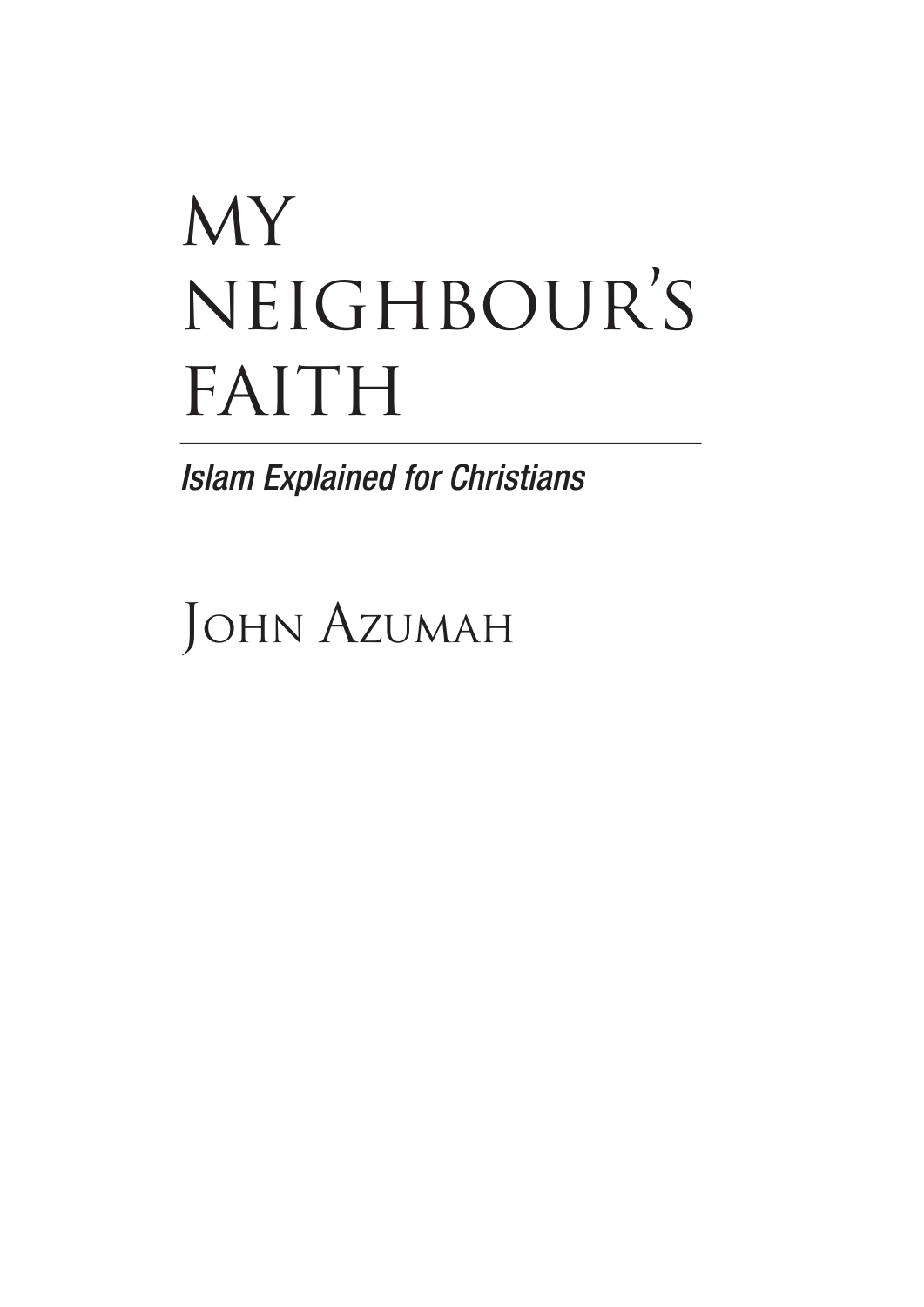| Adam     | Safi u-llah                    | the Chosen of God      |
|----------|--------------------------------|------------------------|
| Noah     | Nabi u-Ilah                    | the Prophet of God     |
| Abraham  | Khalil u-llah                  | the Friend of God      |
| Ishmael  | Dhabih u-llah                  | the Sacrifice of God   |
| Moses    | Kalim u-llah                   | the Converser with God |
| lesus    | Kalimat u-llah /<br>Ruh u-llah | the Word/Spirit of God |
| Muhammad | Rasul u-llah                   | the Apostle of God     |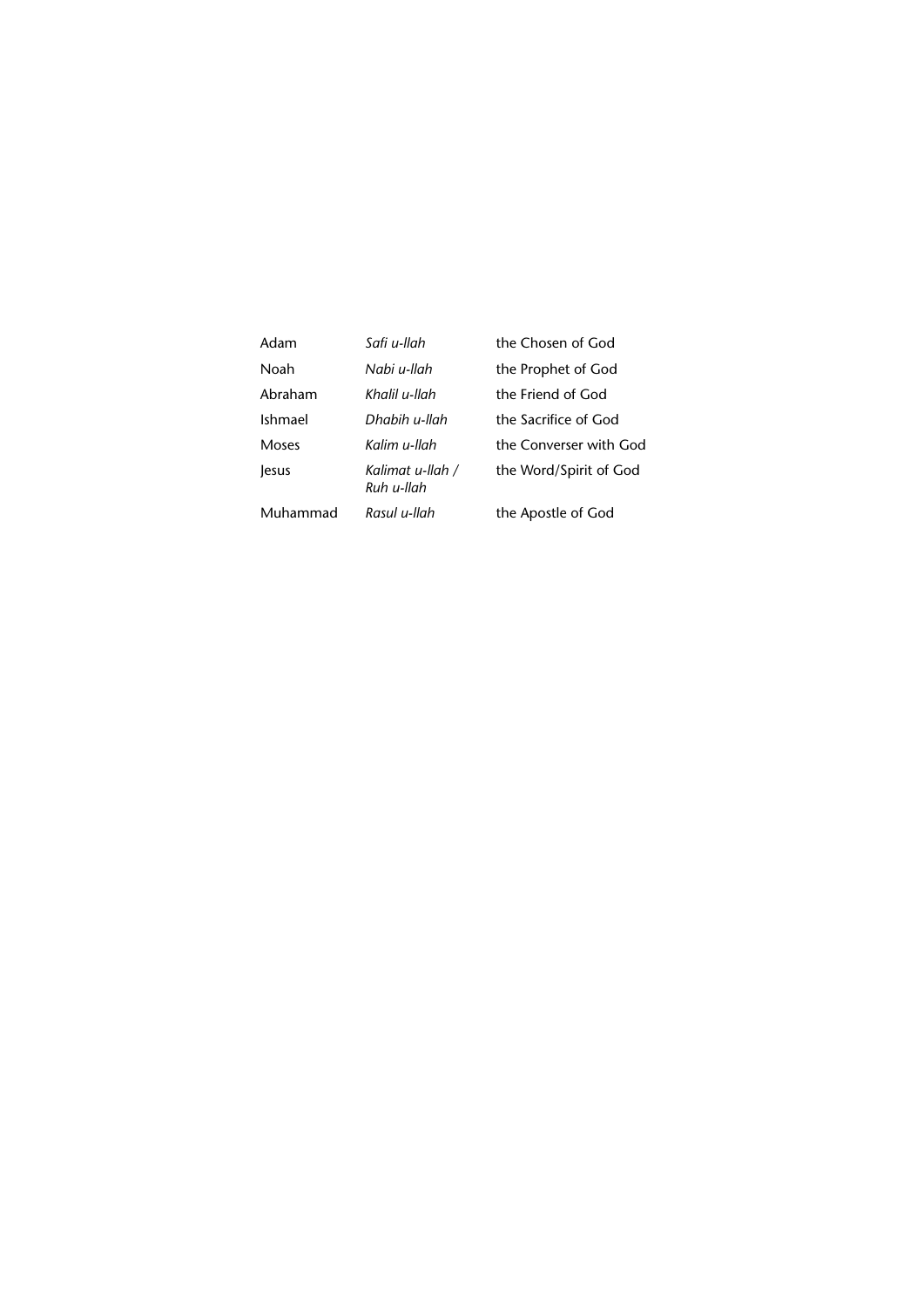## **Appendix Key Qur'ānic Passages, Organised Thematically**

| God                       | 2:255                                 | sovereignty of God                                                                     |
|---------------------------|---------------------------------------|----------------------------------------------------------------------------------------|
|                           | Sura 112                              | oneness of God (Tawhid)                                                                |
|                           | $24:35 - 36$                          | 'Allah is the light' - a passage that has<br>inspired mystics                          |
|                           | 2:256                                 | 'there is no compulsion in religion'                                                   |
|                           | $59:22 - 24$                          | the most beautiful names of God                                                        |
| <b>Creation</b>           | 3:189-91; 13:2-4;<br>31:10-11: 32:4-9 |                                                                                        |
| <b>Heaven and</b><br>Hell | 2:24-25; 38:49-60;<br>44:47-57        |                                                                                        |
| <b>Prophets</b>           | $2:124 - 34$                          |                                                                                        |
| Laws                      | 4:3                                   | about marriage                                                                         |
|                           | 5:38                                  | about theft                                                                            |
|                           | $2:275 - 79$                          | about usury                                                                            |
|                           | 29:8                                  | about obedience to parents                                                             |
|                           | 2:219                                 | about wine                                                                             |
|                           | 2:173                                 | about pork                                                                             |
|                           | 2:83; 2:177                           | summary of the moral law                                                               |
| The Qur'an                | 12:2; 46:12                           | revealed in the Arabic language                                                        |
|                           | 33:40                                 | Muhammad 'the seal of the prophets'                                                    |
|                           | 5:15                                  | Qur'ān reveals what Jews and Christians<br>have hidden in their Scriptures             |
|                           | 2:106; 16:101; 22:52                  | abrogation (the belief that earlier<br>recitations can be superseded by later<br>ones) |

(Continued)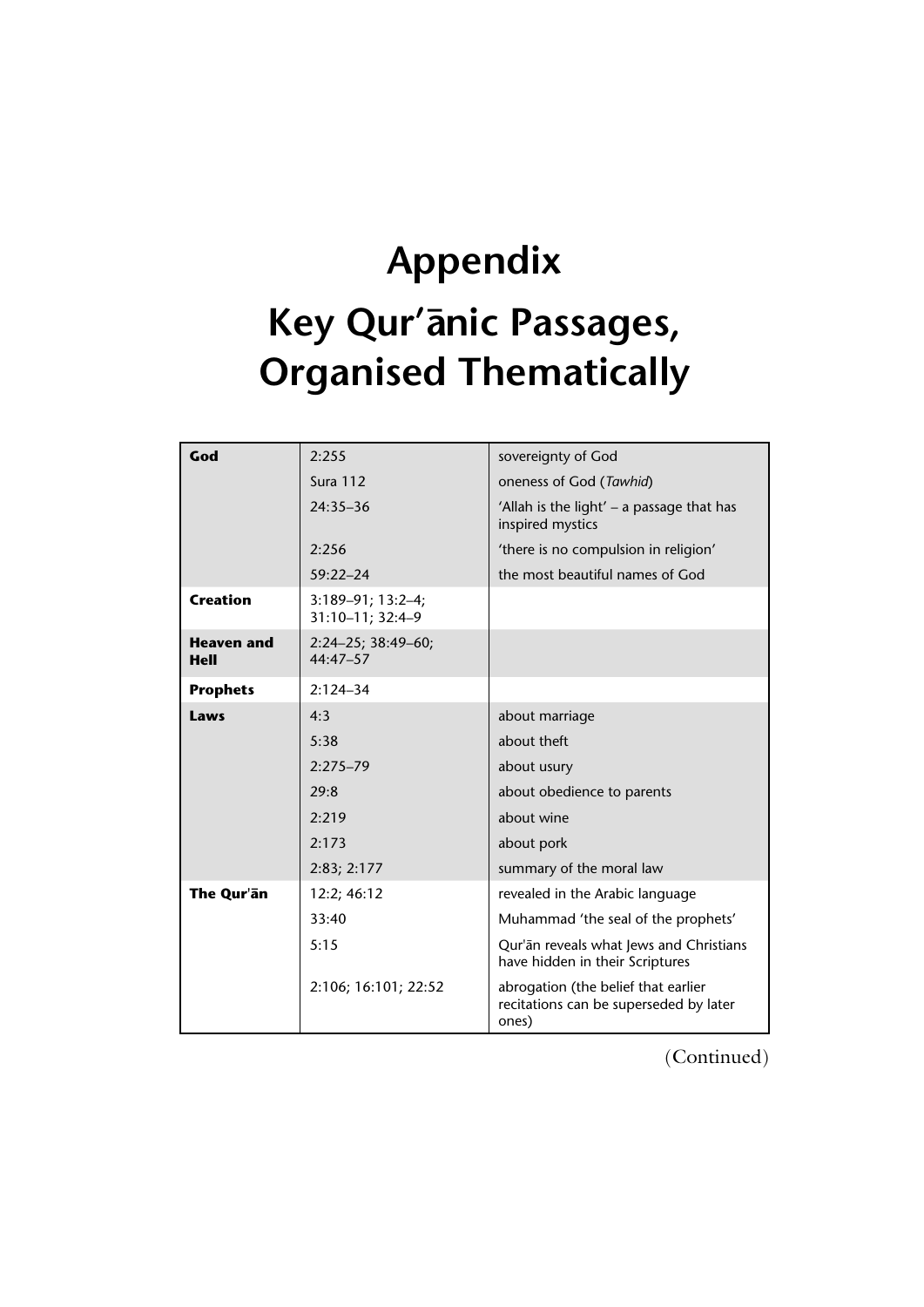| <b>The Bible</b>                                                      | 2:87;3:3                                    | tawrat or Torah recognised as revealed<br>to Moses                                                             |
|-----------------------------------------------------------------------|---------------------------------------------|----------------------------------------------------------------------------------------------------------------|
|                                                                       | 4:163                                       | zabur or Psalms recognised as revealed<br>to David                                                             |
|                                                                       | $5:46 - 48$                                 | injil or Gospel recognised as revealed to<br>lesus                                                             |
|                                                                       | 2:91; 3:1-4; 3:84                           | the message of previous scriptures<br>confirmed by the Qur'an                                                  |
|                                                                       | 5:48; 18:28                                 | God has protected the Scriptures                                                                               |
|                                                                       | 10:94-95                                    | Muhammad told to consult the<br>Scriptures already revealed if he is in<br>doubt about what is revealed to him |
| <b>Accusations</b><br>against<br><b>Jews</b> and<br><b>Christians</b> | 2:78                                        | ignorant of their Scriptures                                                                                   |
|                                                                       | 2:146-59, 174; 5:15                         | conceal their Scriptures                                                                                       |
|                                                                       | 2:75                                        | change their Scriptures                                                                                        |
|                                                                       | 2:79                                        | sell false Scriptures for gain                                                                                 |
|                                                                       | 2:85                                        | believe only parts of their Scripture                                                                          |
| <b>About</b><br><b>Christians</b>                                     | 2:62, 136-37; 5:69, 82;<br>22:40            | sympathetic to Christians                                                                                      |
|                                                                       | 3:64-71; 29:46                              | appeals to Christians to accept<br>Muhammad's message because it<br>confirms the Gospel                        |
|                                                                       | 5:14, 51; 9:29–31; 57:27                    | critical of and even hostile to Christians                                                                     |
| <b>About Jesus</b>                                                    | 3:35-47; 19:16-35                           | the annunciation and birth of Jesus                                                                            |
|                                                                       | 3:48-54; 5:110-17; 57:27;<br>61:6           | the ministry of Jesus                                                                                          |
|                                                                       | $3:55; 4:155 - 59; 5:117;$<br>19:33         | the death of Jesus                                                                                             |
|                                                                       | 3:59; 4:171-72; 5:72-75,<br>116-17; 9:30-31 | Jesus, God and the Trinity                                                                                     |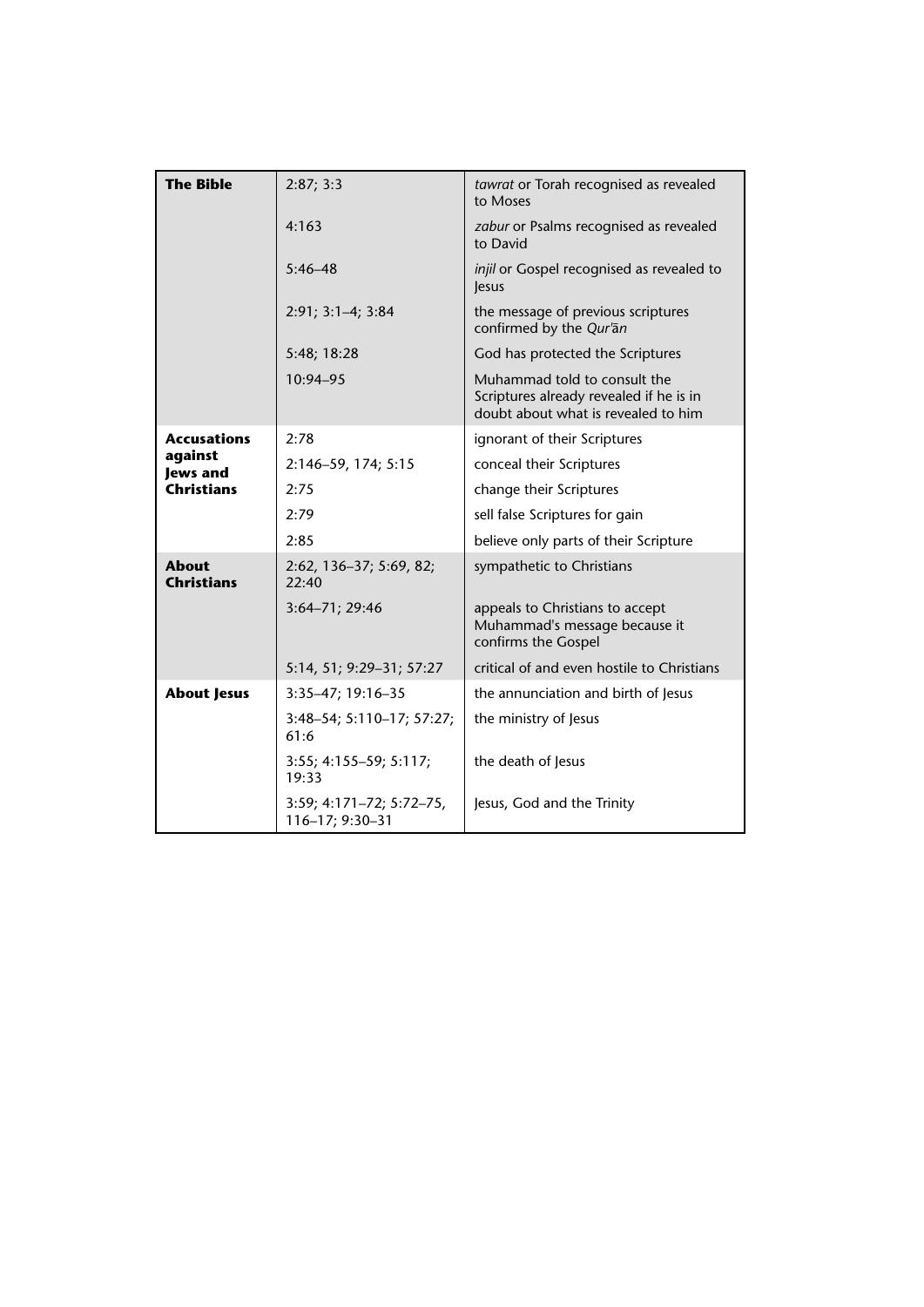### **Further Reading**

What follows is not a bibliography of all works cited in this book, but rather a selected list of books that can be used to supplement the information given here. We have divided the books into three broad groups, although there will inevitably be some overlap in their contents.

#### **General Works on Islam**

- Ayoub, M. Mahmoud, *Islam: Faith and History* (Oxford: Oneworld Publications, 2004).
- –– , *The Crisis of Muslim History: Religion and Politics in Early Islam* (Oxford: Oneworld Publications, 2003).
- Cooper, Anne and Maxwell, Elsie A. (eds.), *Ishmael my Brother: A Christian Introduction to Islam* (London: Monarch Books, 2003).
- Cragg, Kenneth, *The Call of the Minaret* (rev. ed., Oxford: Oneworld Publications, 2000).
- Engineer, Asghar Ali, *Rethinking Issues in Islam* (Mumbai: Orient Longman, 1998).
- Esack, Farid, *Our'an, Liberation and Pluralism: An Islamic Perspective of Interreligious Solidarity against Oppression* (Oxford: Oneworld Publications, 1997).
- –– , *The Qur'an: A User's Guide* (Oxford: Oneworld Publications, 2005).
- Ishaq, I, *The Life of Muhammad: A Translation of Ibn Ishaq's Sirat Rasul Allah* (trans Alfred Guillaume) (Oxford: Oxford University Press, 1955).
- Jomier, Jacques, *How to Understand Islam* (trans. J. Bowden) (London: SCM, 1989).
- Lewis, Bernard, *Islam: From the Prophet Muhammad to the Capture of Constantinople*, vol. 1 *Politics and War* (New York: Harper & Row, 1974).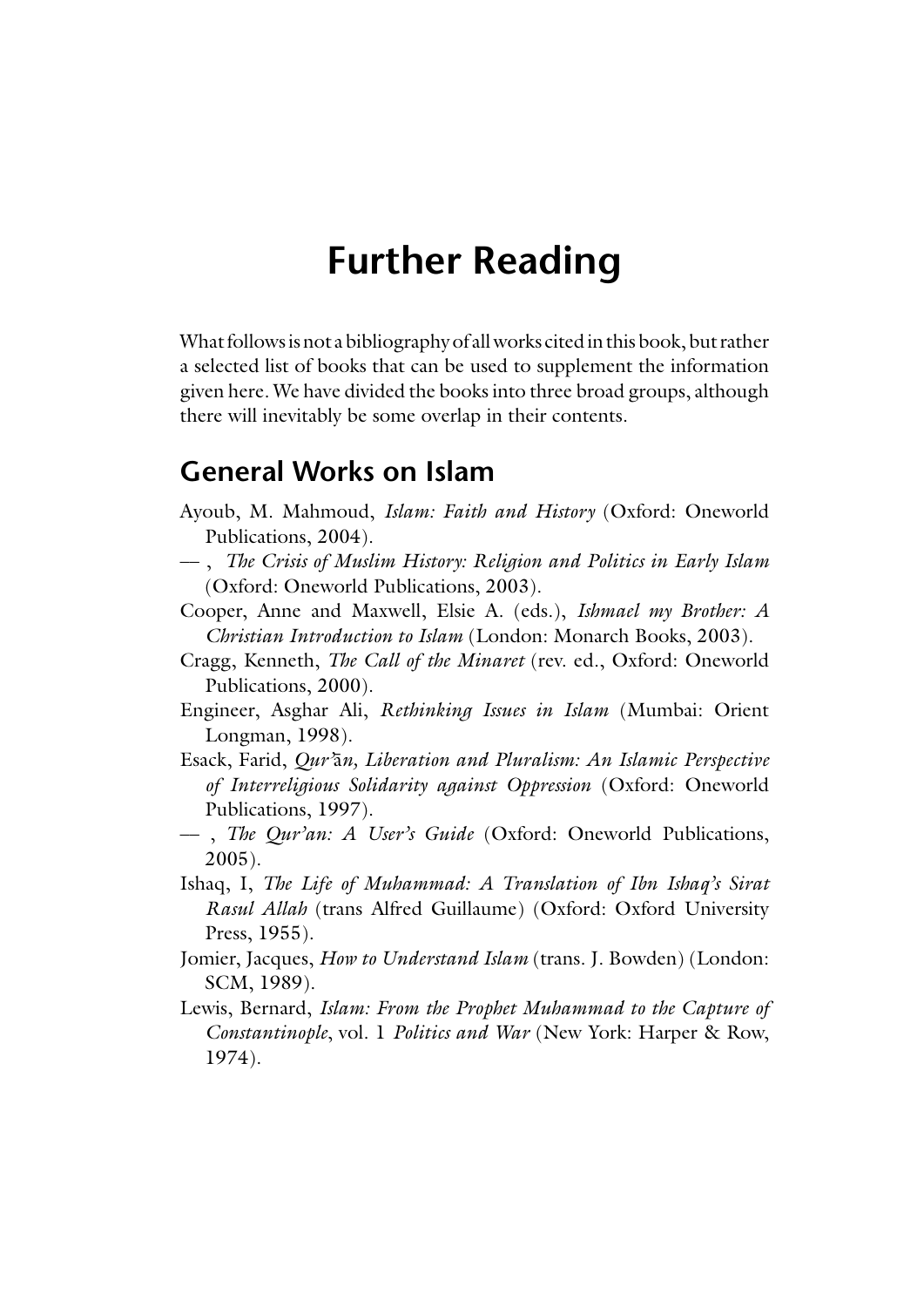- Marshall, David, *God, Muhammad and the Unbelievers*: *A Qur'anic Study* (London: Curzon Press, 1999).
- Nasr S. H., *Traditional Islam in the Modern World* (London: Kegan Paul, 1990).
- Nazir-Ali, Michael, *Islam: A Christian Perspective* (Exeter: Paternoster Press, 1983).
- Rahman, Fazlur, *Islam* (Chicago: University of Chicago Press, 1979).
- Rippin, Andrew, *Muslims: Their Religious Beliefs and Practices*. vol. 2: *The Contemporary Period* (New York: Routledge, 1993).
- Safi, Omid (ed.), *Progressive Muslims on Justice*, *Gender*, and *Pluralism* (Oxford: Oneworld Publications, 2003).
- Sarwar, Ghulam, *Islam: Beliefs and Teachings* (London: Muslim Educational Trust, 1992).
- Schimmel, Annemarie, *And Muhammad Is His Messenger: The Veneration of the Prophet in Islamic Piety* (Chapel Hill, NC: University of North Carolina Press, 1985).
- Watt, W. Montgomery, *Muhammad: Prophet and Statesman* (Oxford: Oxford University Press, 1964).
- *The World of Islam: Resources for Understanding Islam* CD-ROM (Colorado Springs: Global Mapping International/Fuller Theological Seminary, 2000).

#### **Islam in Africa**

- Alkali, N. et al. (eds.), *Islam in Africa: Proceedings of the Islam in Africa Conference* (Ibadan: Spectrum, 1993).
- Azumah, John Alembillah, *The Legacy of Arab-Islam in Africa: A Quest for Inter-Religious Dialogue* (Oxford: Oneworld Publications, 2001).
- Haafkens, J., *Islam and Christianity in Africa* (Nairobi: Desktop Publishers, 1992).
- Hiskett, Mervyn, *The Course of Islam in Africa* (Edinburgh: Edinburgh University Press, 1994).
- Mazrui, Ali, *The Africans: A Triple Heritage* (London: BBC, 1986).
- Rosander, E. E., and Westerlund, D., (eds.), *African Islam and Islam in Africa: Encounters between Sufis and Islamists* (London: Hurst, 1997).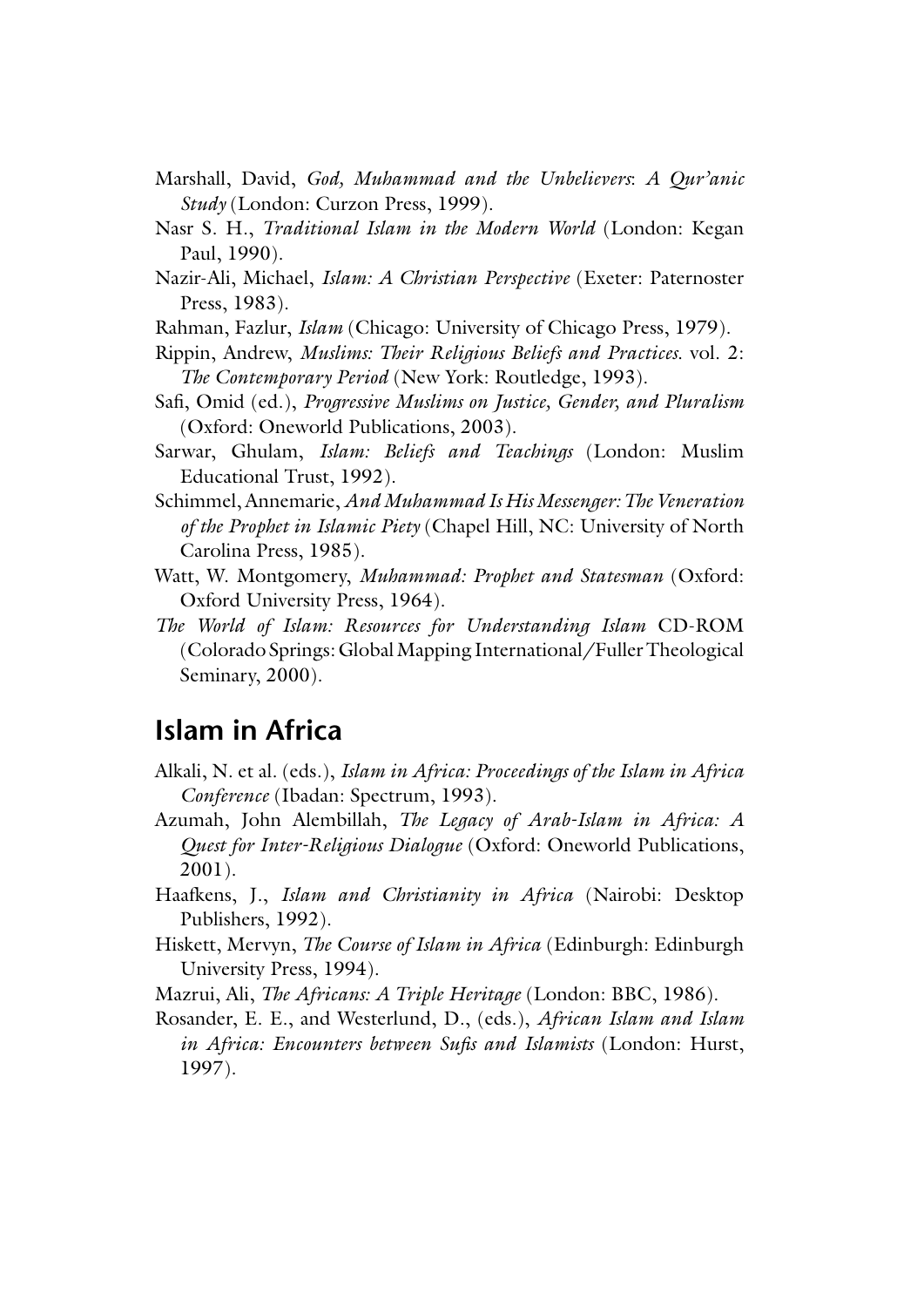- Sanneh, Lamin, *Piety and Power: Muslims and Christians in West Africa* (New York: Orbis, 1996).
- *–– , The Crown and the Turban: Muslims and West African Pluralism* (Boulder, Col: Westview, 1997).
- Sulaiman, I., *Revolution in History: The Jihad of Usman Dan Fodio*  (London: G. Mansell, 1986).
- Trimingham, J. S., (ed.), *A History of Islam in West Africa* (Oxford: Oxford University Press, 1962).
- –– , *Islam in East Africa* (Oxford: Clarendon, 1964).
- –– , *Islam in Tropical Africa* (2nd ed. London: International African Institute, 1980).
- Westerlund, D. and Rosander, E. E. (eds.), *African Islam and Islam in Africa: Encounters between Sufi s and Islamists* (London: Hurst, 1997).

#### **Islam and Christianity**

- Azumah, John, *Let Your Light Shine! Christian Witness in a Muslim Context* (Sydney: Horizons Publications, 2006).
- Chapman, Colin, *Cross and Crescent: Responding to the Challenge of Islam* (Leicester: Inter-Varsity Press, 1995).
- Cragg, K., *Jesus and the Muslim: An Exploration* (Oxford: Oneworld Publications, 1999).
- Fernando, Ajith, *The Christian's Attitude Toward World Religions* (Mumbai: Gospel Literature Service, 1987).
- Gaudeul, Jean-Marie, *Encounters and Clashes: Islam and Christianity in History, Vol. II* (Rome: Pontificio Istituto di Studi Arabi e d'Islamistica, 1984 & 2000).
- *–– , Called from Islam to Christ: Why Muslims become Christians* (Crowborough, UK: Monarch Books, 1999).
- Glaser, Ida, The *Bible and Other Faiths: What does the Lord Require of Us?* (Leicester: Inter-Varsity Press, 2005).
- Haddad, Y. Y. and Haddad, W., (eds.), *Christian–Muslim Encounters* (Miami: University of Florida Press, 1995).
- Ipgrave, Michael (ed.), *The Road Ahead: A Christian–Muslim Dialogue* (London: Church House Publishing, 2002).
- Kateregga, Badru and Shenk, David W., *Islam and Christianity: A Muslim and a Christian in Dialogue* (Nairobi: Uzima Press, 1980).